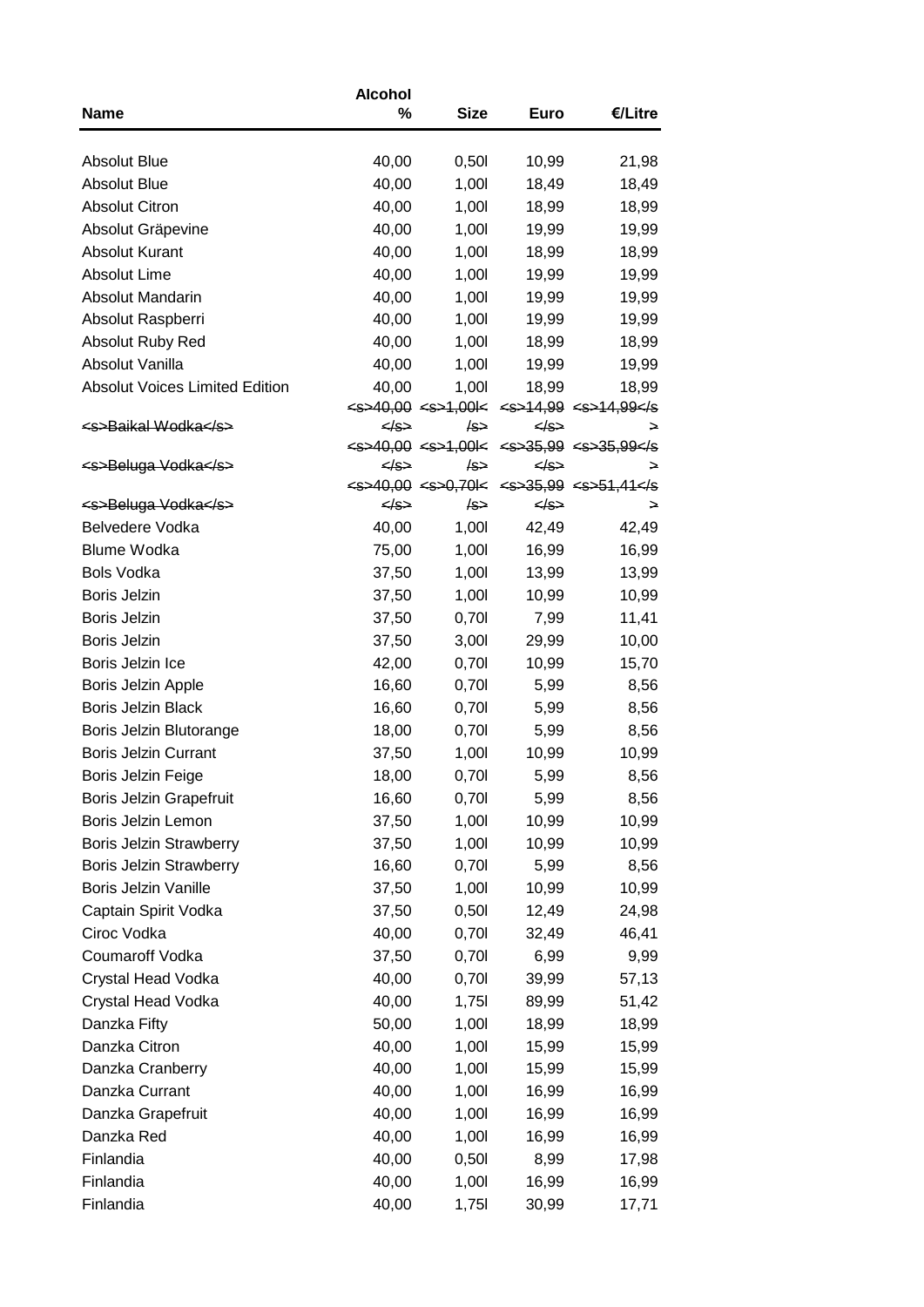| Finlandia 101                      | 50,50             | 1,00       | 19,99             | 19,99                                                                 |
|------------------------------------|-------------------|------------|-------------------|-----------------------------------------------------------------------|
| <b>Finlandia Black Currant</b>     | 37,50             | 1,00       | 16,99             | 16,99                                                                 |
| <b>Finlandia Coconut</b>           | 37,50             | 1,001      | 16,99             | 16,99                                                                 |
| <b>Finlandia Cranberry</b>         | 37,50             | 1,00       | 17,99             | 17,99                                                                 |
| <b>Finlandia Lime</b>              | 37,50             | 0,501      | 9,49              | 18,98                                                                 |
| Finlandia Lime                     | 37,50             | 1,001      | 17,99             | 17,99                                                                 |
| <b>Finlandia Nordic Berries</b>    | 37,50             | 1,00       | 17,49             | 17,49                                                                 |
| Finlandia Platinum                 | 40,00             | 1,00       | 37,99             | 37,99                                                                 |
| Finlandia Redberry                 | 37,50             | 1,001      | 17,99             | 17,99                                                                 |
| Fjodor                             | 37,50             | 1,00       | 9,99              | 9,99                                                                  |
| Gorbatschow                        | 40,00             | 1,001      | 12,99             | 12,99                                                                 |
| Gorbatschow                        | 40,00             | 3,001      | 61,99             | 20,66                                                                 |
| Grasovka                           | 40,00             | 1,001      | 15,49             | 15,49                                                                 |
|                                    |                   |            |                   | $\leq 538,00$ $\leq 51,001$ $\leq$ $\leq 513,99$ $\leq 5513,99$       |
| <del><s>Green Mark Vodka</s></del> | $\leftrightarrow$ | /s⇒        | $\leftrightarrow$ | →                                                                     |
| <b>Grey Goose</b>                  | 40,00             | 1,001      | 48,99             | 48,99                                                                 |
| <b>Grey Goose</b>                  | 40,00             | 1,501      | 78,99             | 52,66                                                                 |
| <b>Gustav Blueberry</b>            | 40,00             | 0,701      | 16,99             | 24,27                                                                 |
| <b>Gustav Dill</b>                 | 40,00             | 0,701      | 17,49             | 24,99                                                                 |
|                                    |                   |            |                   | $\leq 5240,00 \leq 521,001 \leq \leq 52137,9 \leq 137,99 \leq 1$      |
| <s>Kalashnikov Vodka Box</s>       |                   | ∤s⇒        | $9$ $\leq$ $/$    | s⇒<br>$\leq 5240,00 \leq 520,701 \leq \leq 29,99 \leq 5242,84 \leq 5$ |
| <s>Kauffman Vodka Soft</s>         | «∕s               | $\sqrt{s}$ | $\leq$ S>         |                                                                       |
| Koskenkorva Salmiakki              | 40,00             | 0,501      | 8,49              | 16,98                                                                 |
| Koskenkorva                        | 40,00             | 1,001      | 13,99             | 13,99                                                                 |
| Koskenkorva                        | 60,00             | 1,001      | 19,49             | 19,49                                                                 |
| Koskenkorva Blueberry Juniper      | 37,50             | 1,001      | 14,99             | 14,99                                                                 |
| Koskenkorva Forest Berries         | 21,00             | 0,501      | 7,99              | 15,98                                                                 |
| Koskenkorva Ginger Shot            | 21,00             | 0,501      | 8,99              | 17,98                                                                 |
| Koskenkorva Lemon Lime             | 37,50             | 1,00       | 16,49             | 16,49                                                                 |
| Koskenkorva Oaky Cranberry         | 21,00             | 0,501      | 7,99              | 15,98                                                                 |
| Koseknkorva Raspberry Pine         | 37,50             | 1,001      | 15,99             | 15,99                                                                 |
| Koskenkorva Saunabarrel            | 37,50             | 1,001      | 14,99             | 14,99                                                                 |
| Leijona Pastilli Shot              | 30,00             | 0,501      | 7,49              | 13,98                                                                 |
|                                    |                   |            |                   | $\leq 5240,00 \leq 521,001 \leq \leq 5215,99 \leq 5215,99 \leq 5$     |
| <s>Moskovskaya</s>                 | <del></del>       | ∤s⇒        | $\Leftrightarrow$ | ⇒                                                                     |
| Motörhead Vodka                    | 40,00             | 0,70       | 22,99             | 32,84                                                                 |
| <b>Nemiroff Delikat</b>            | 40,00             | 1,00       | 11,99             | 11,99                                                                 |
| Nemiroff Honey & Pepper            | 40,00             | 1,00       | 12,99             | 12,99                                                                 |
| Nemiroff Lex                       | 40,00             | 1,001      | 20,99             | 20,99                                                                 |
| Nemiroff Original                  | 40,00             | 1,00       | 11,99             | 11,99                                                                 |
| Nemiroff Premium de Luxe           | 40,00             | 1,00       | 14,99             | 14,99                                                                 |
| No1 Premium Vodka                  | 37,50             | 1,001      | 11,49             | 11,49                                                                 |
| No1 Vodka BIB                      | 37,50             | 3,001      | 29,99             | 10,00                                                                 |
| No1 Vodka Goosberry                | 37,50             | 1,001      | 10,99             | 10,99                                                                 |
| No1 Vodka Raspberry/Blueberry      | 37,50             | 1,001      | 11,99             | 11,99                                                                 |
| No1 Vodka Tropical                 | 37,50             | 1,00       | 10,99             | 10,99                                                                 |
| Nordfjord Vodka                    | 37,50             | 1,00       | 9,99              | 9,99                                                                  |
| Puschkin                           | 37,50             | 1,00       | 11,49             | 11,49                                                                 |
| Rasputin Blau                      | 40,00             | 1,001      | 10,99             | 10,99                                                                 |
| Rasputin Rot                       | 70,00             | 1,001      | 17,99             | 17,99                                                                 |